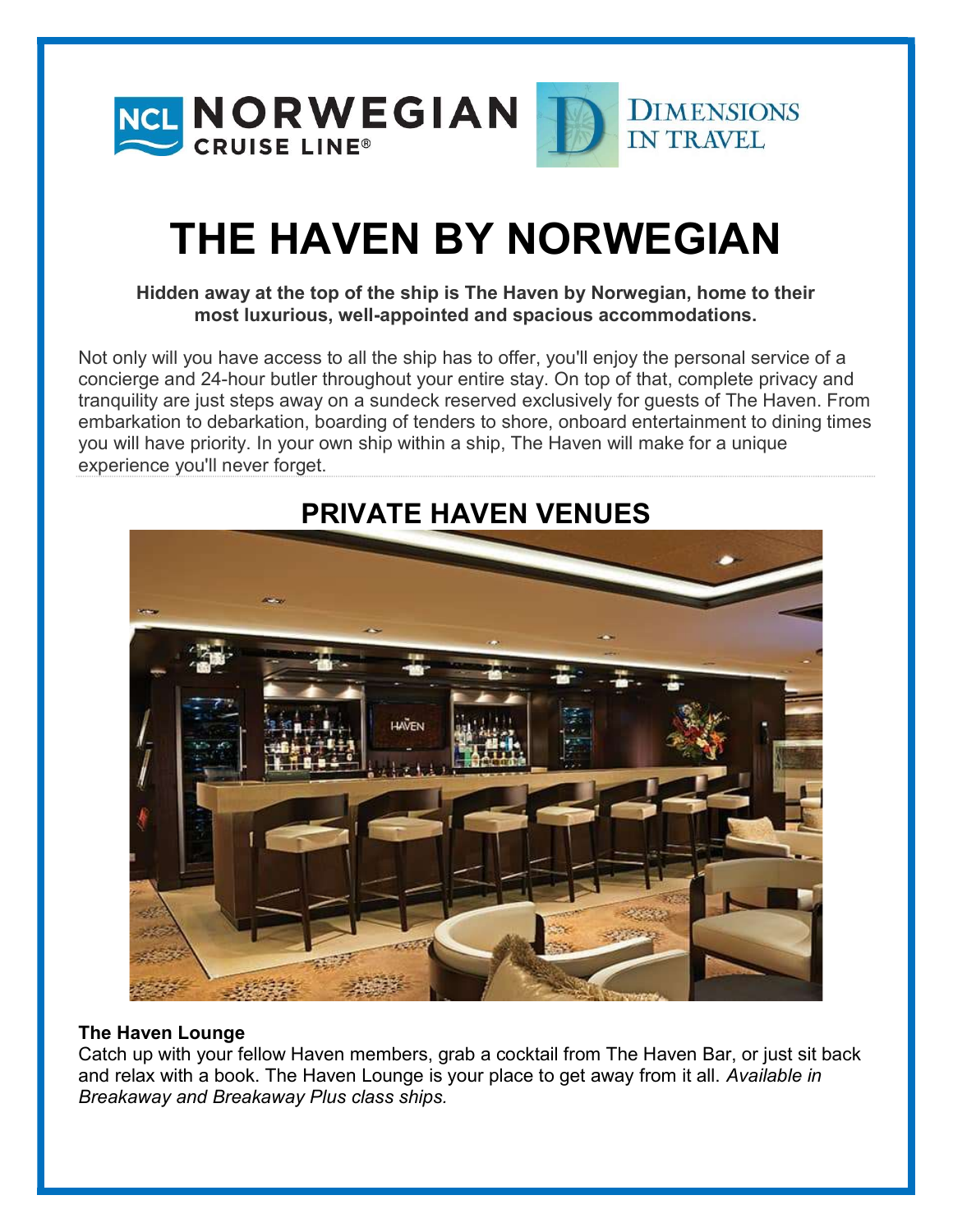

#### The Haven Restaurant

In The Haven you'll have additional private dining options available to you beyond the main dining rooms and specialty restaurants on board. Enjoy an exclusive array of dishes in The Haven Restaurant or have your butler serve your meal in the privacy of your suite. Available in Breakaway and Breakaway Plus class ships.



#### The Haven Courtyard and Sundeck

Soak up the sun, take a dip in the pool, then let the world melt away as you relax in the hot tub. No matter how you plan to spend your time, this private sanctuary provides the perfect escape. Access to Sundeck restricted to age 16+.